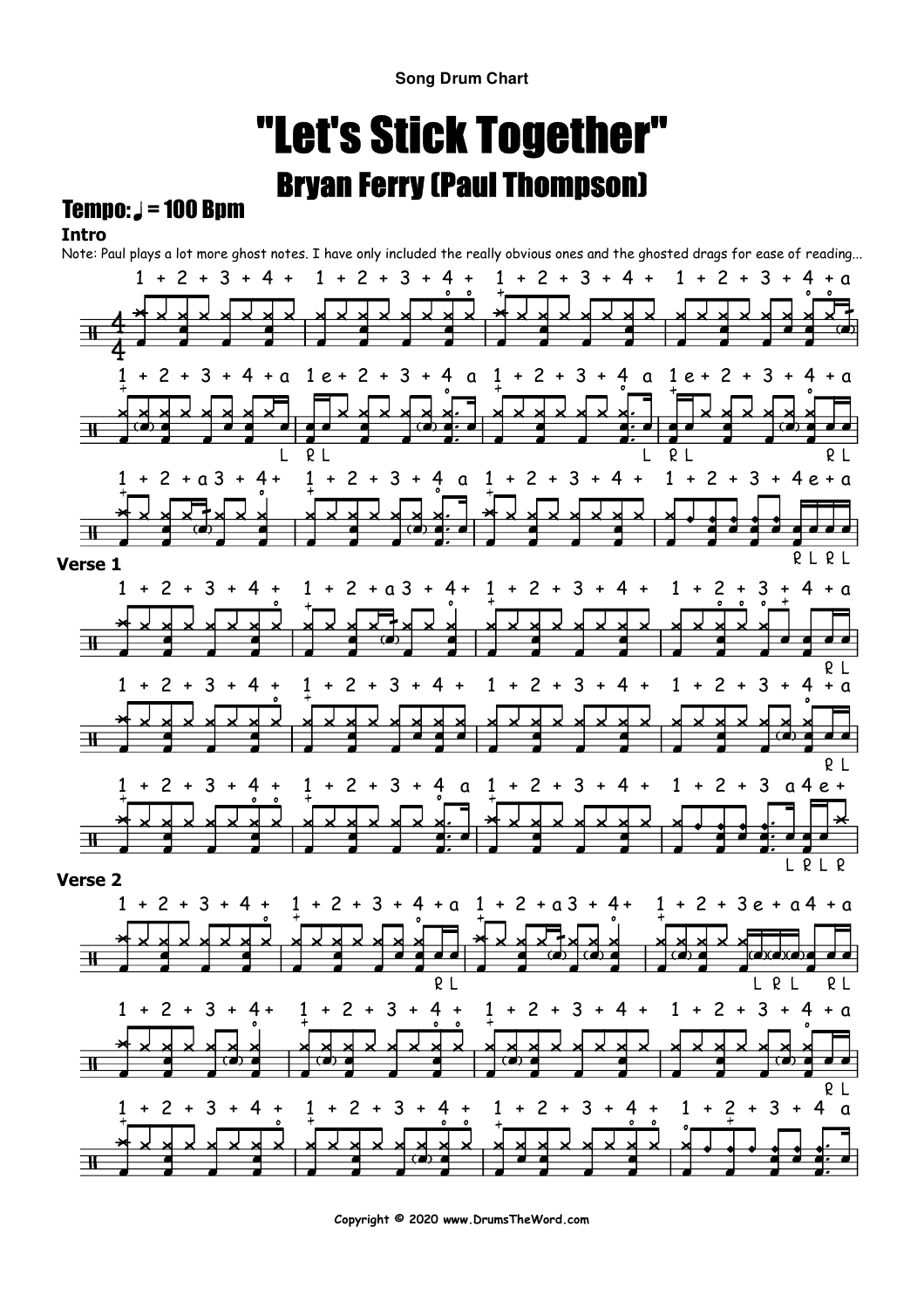## "Let's Stick Together"Bryan Ferry (Paul Thompson)



**Copyright © 2020 www.DrumsTheWord.com**